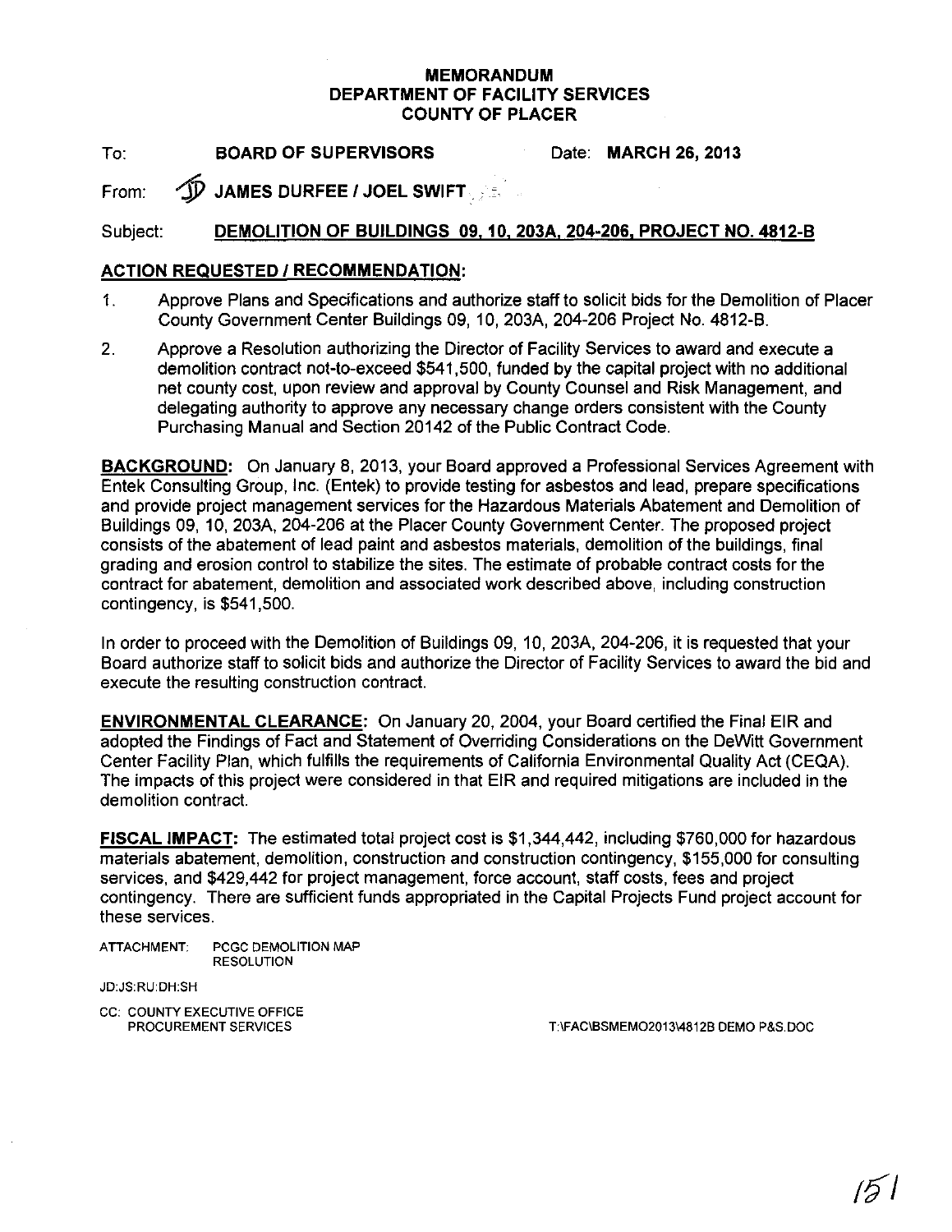

 $152$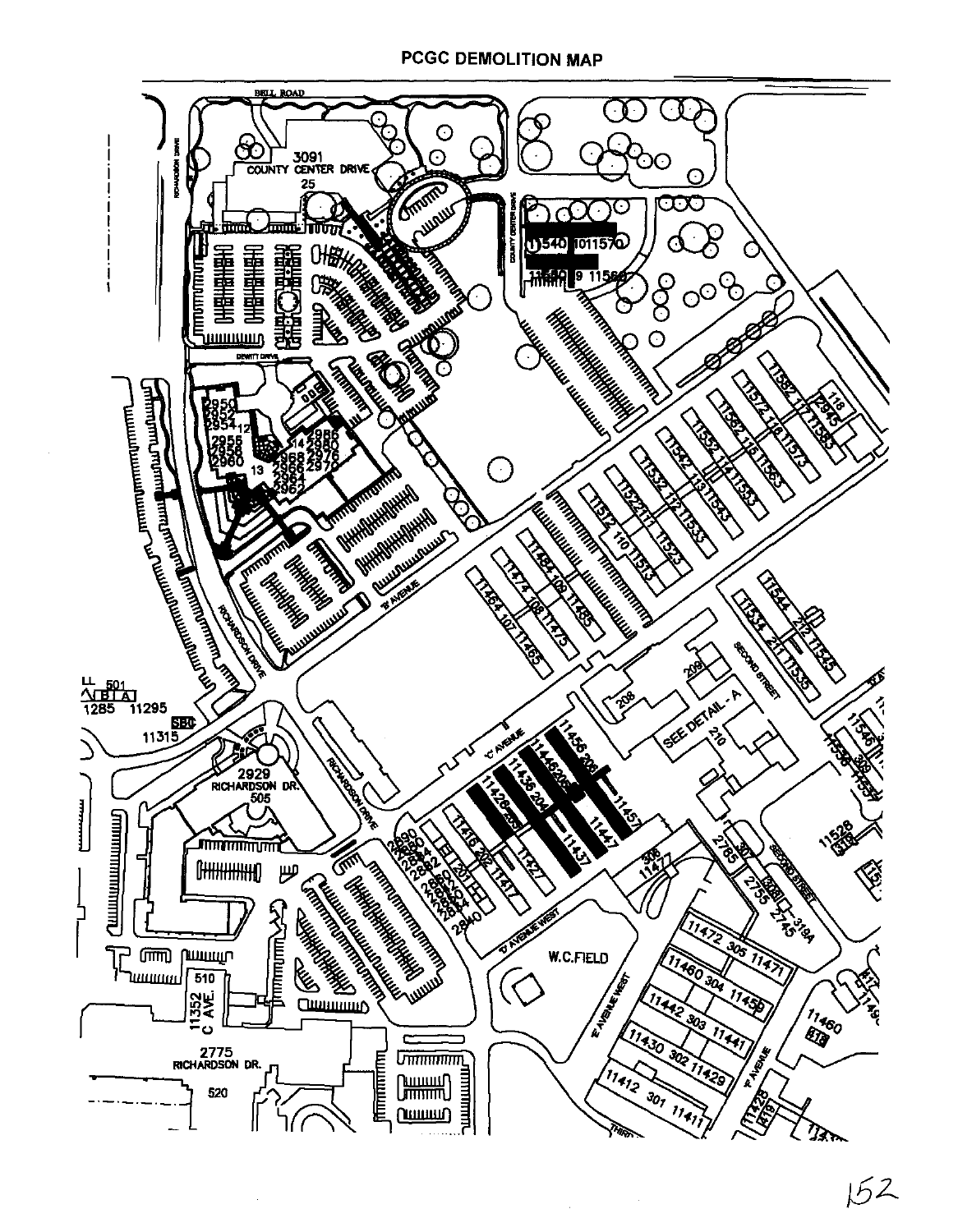## **Before the Board of Supervisors County of Placer, State of California**

In the matter of: A RESOLUTION DELEGATING AUTHORITY TO THE DIRECTOR OF FACILITY SERVICES, OR HIS DESIGNEE, TO TAKE VARIOUS ACTIONS ASSOCIATED WITH THE DEMOLITION OF BUILDINGS 09,10, 203A, 204-206, PROJECT NO. 4812-B Resolution \_

The following RESOLUTION was duly passed by the Board of Supervisors of the County of Placer at a regular meeting held, \_

by the following vote on roll call:

Ayes:

Noes:

Absent:

Signed and approved by me after its passage.

Attest:

Chairman, Board of Supervisors

Clerk of said Board

BE IT HEREBY RESOLVED by the Board of Supervisors of the County of Placer, State of California, that this Board authorizes the Director of Facility Services, or his designee, to Award the Bid and execute a contract in an amount not-to-exceed \$541,500, with the successful bidder, upon the review and approval of County Counsel and Risk Management, and delegates authority to approve any necessary change orders consistent with the County Purchasing Manual and Section 20142 of the Public Contract Code.